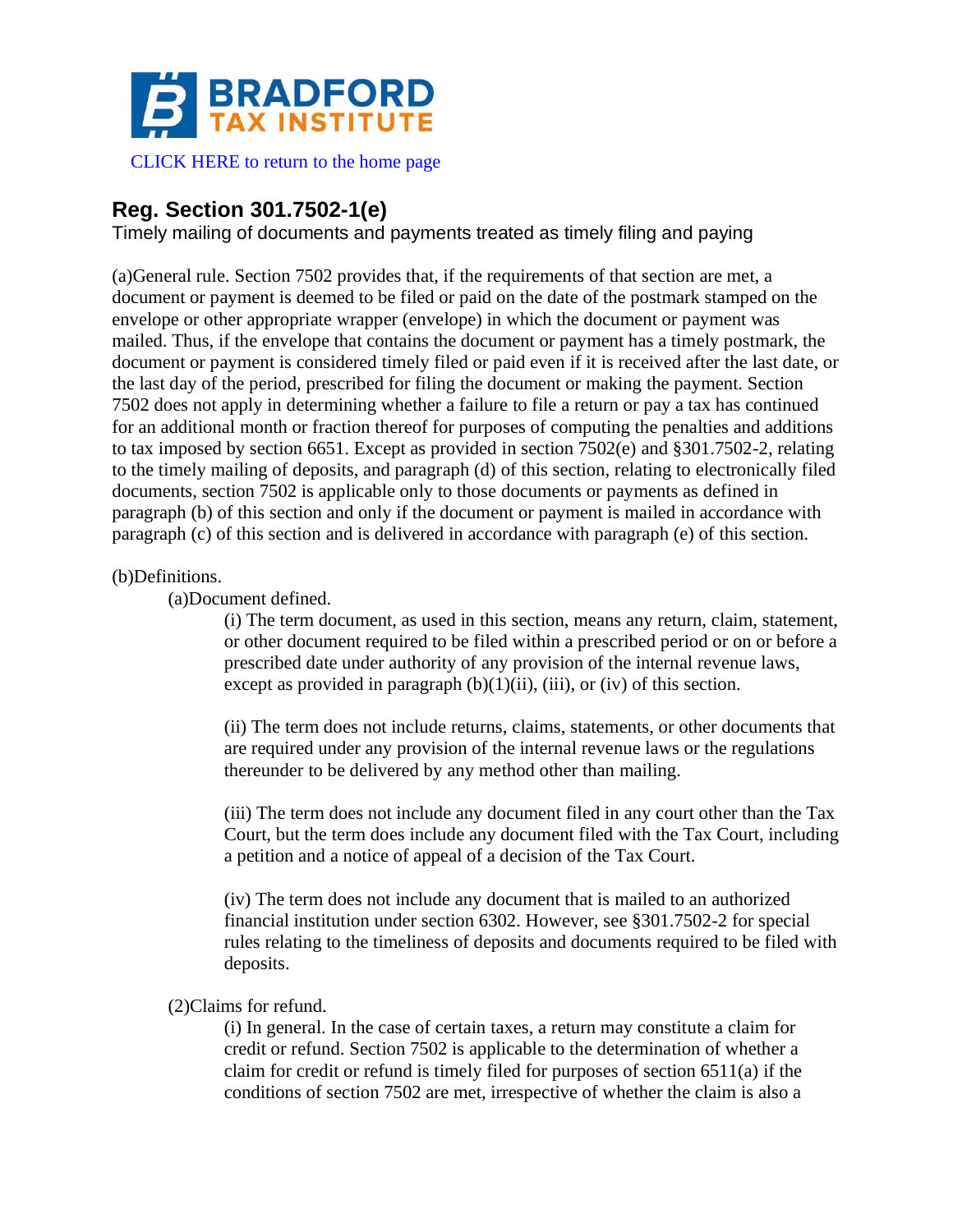return. For rules regarding claims for refund on late filed tax returns, see paragraph (f) of this section. Section 7502 is also applicable when a claim for credit or refund is delivered after the last day of the period specified in section  $6511(b)(2)(A)$  or in any other corresponding provision of law relating to the limit on the amount of credit or refund that is allowable.

(ii) Example. The rules of paragraph  $(b)(2)(i)$  of this section are illustrated by the following example:

#### Example.

(A) Taxpayer A, an individual, mailed his 2004 Form 1040, "U.S. Individual Income Tax Return," on May 10, 2005, but no tax was paid at that time because the tax liability disclosed by the return had been completely satisfied by the income tax that had been withheld on A's wages. On April 15, 2008, A mails, in accordance with the requirements of this section, a Form 1040X, "Amended U.S. Individual Income Tax Return," claiming a refund of a portion of the tax that had been paid through withholding during 2004. The date of the postmark on the envelope containing the claim for refund is April 15, 2008. The claim is received by the IRS on April 18, 2008.

(B) Under section 6511(a), A's claim for refund is timely if filed within three years from May 10, 2005, the date on which A's 2004 return was filed. As a result of the limitations of section  $6511(b)(2)(A)$ , if A's claim is not filed within three years after April 15, 2005, the date on which A is deemed under section 6513 to have paid his 2004 tax, A is not entitled to any refund. Because A's claim for refund is postmarked and mailed in accordance with the requirements of this section and is delivered after the last day of the period specified in section  $6511(b)(2)(A)$ , section 7502 is applicable and the claim is deemed to have been filed on April 15, 2008.

#### (3)Payment defined.

(i) The term payment, as used in this section, means any payment required to be made within a prescribed period or on or before a prescribed date under the authority of any provision of the internal revenue laws, except as provided in paragraph  $(b)(3)(ii)$ ,  $(iii)$ ,  $(iv)$ , or  $(v)$  of this section.

(ii) The term does not include any payment that is required under any provision of the internal revenue laws or the regulations thereunder to be delivered by any method other than mailing. See, for example, section 6302(h) and the regulations thereunder regarding electronic funds transfer.

(iii) The term does not include any payment, whether it is made in the form of currency or other medium of payment, unless it is actually received and accounted for. For example, if a check is used as the form of payment, this section does not apply unless the check is honored upon presentation.

(iv) The term does not include any payment to any court other than the Tax Court.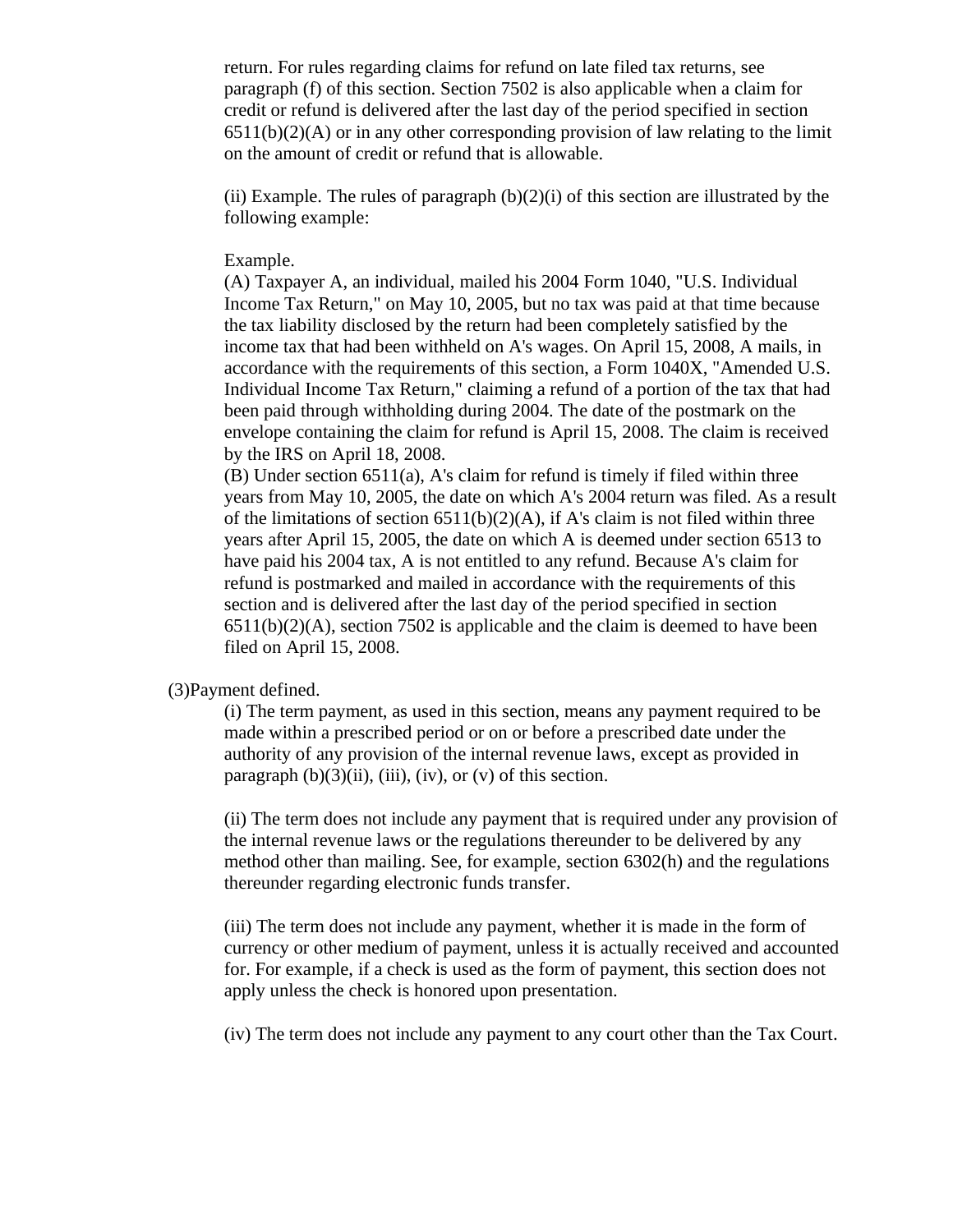(v) The term does not include any deposit that is required to be made with an authorized financial institution under section 6302. However, see §301.7502-2 for rules relating to the timeliness of deposits.

(4) Last date or last day prescribed. As used in this section, the term the last date, or the last day of the period, prescribed for filing the document or making the payment includes any extension of time granted for that action. When the last date, or the last day of the period, prescribed for filing the document or making the payment falls on a Saturday, Sunday or legal holiday, section 7503 applies. Therefore, in applying the rules of this paragraph (b)(4), the next succeeding day that is not a Saturday, Sunday, or legal holiday is treated as the last date, or the last day of the period, prescribed for filing the document or making the payment. Also, when the last date, or the last day of the period, prescribed for filing the document or making the payment falls within a period disregarded under section 7508 or section 7508A, the next succeeding day after the expiration of the section 7508 period or section 7508A period that is not a Saturday, Sunday, or legal holiday is treated as the last date, or the last day of the period, prescribed for filing the document or making the payment.

## (c)Mailing requirements.

(1)In general. Section 7502 does not apply unless the document or payment is mailed in accordance with the following requirements:

(i) Envelope and address. The document or payment must be contained in an envelope, properly addressed to the agency, officer, or office with which the document is required to be filed or to which the payment is required to be made.

(ii) Timely deposited in U.S. mail. The document or payment must be deposited within the prescribed time in the mail in the United States with sufficient postage prepaid. For this purpose, a document or payment is deposited in the mail in the United States when it is deposited with the domestic mail service of the U.S. Postal Service. The domestic mail service of the U.S. Postal Service, as defined by the Domestic Mail Manual as incorporated by reference in the postal regulations, includes mail transmitted within, among, and between the United States of America, its territories and possessions, and Army post offices (APO), fleet post offices (FPO), and the United Nations, NY. (See Domestic Mail Manual, section G011.2.1, as incorporated by reference in 39 CFR 111.1.) Section 7502 does not apply to any document or payment that is deposited with the mail service of any other country.

#### (iii) Postmark.

(A) U.S. Postal Service postmark. If the postmark on the envelope is made by the U.S. Postal Service, the postmark must bear a date on or before the last date, or the last day of the period, prescribed for filing the document or making the payment. If the postmark does not bear a date on or before the last date, or the last day of the period, prescribed for filing the document or making the payment, the document or payment is considered not to be timely filed or paid, regardless of when the document or payment is deposited in the mail. Accordingly, the sender who relies upon the applicability of section 7502 assumes the risk that the postmark will bear a date on or before the last date, or the last day of the period, prescribed for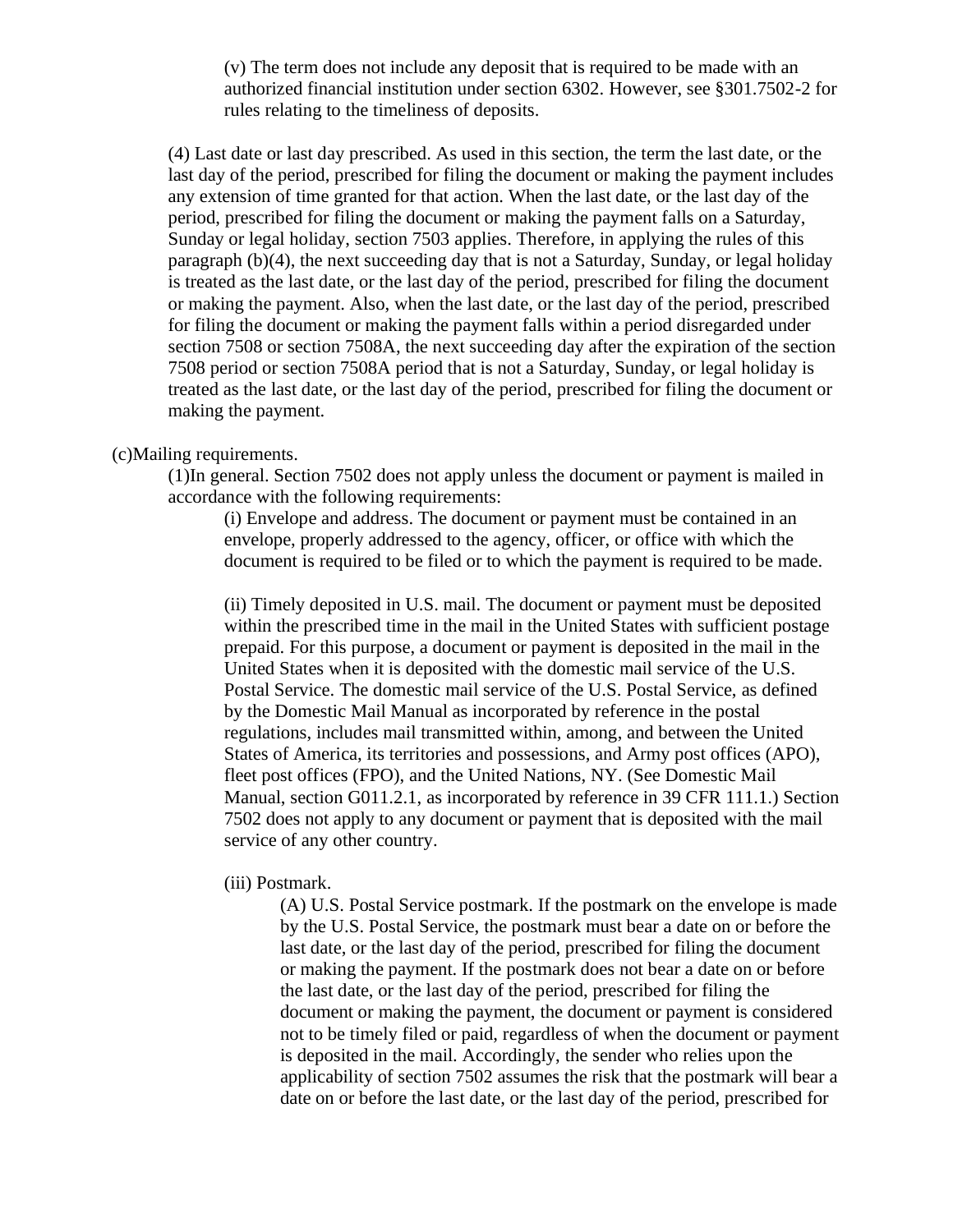filing the document or making the payment. See, however, paragraph (c)(2) of this section with respect to the use of registered mail or certified mail to avoid this risk. If the postmark on the envelope is made by the U.S. Postal Service but is not legible, the person who is required to file the document or make the payment has the burden of proving the date that the postmark was made. Furthermore, if the envelope that contains a document or payment has a timely postmark made by the U.S. Postal Service, but it is received after the time when a document or payment postmarked and mailed at that time would ordinarily be received, the sender may be required to prove that it was timely mailed.

(B) Postmark made by other than U.S. Postal Service.

(1) In general. If the postmark on the envelope is made other than by the U.S. Postal Service-

> (i) The postmark so made must bear a legible date on or before the last date, or the last day of the period, prescribed for filing the document or making the payment; and

> (ii) The document or payment must be received by the agency, officer, or office with which it is required to be filed not later than the time when a document or payment contained in an envelope that is properly addressed, mailed, and sent by the same class of mail would ordinarily be received if it were postmarked at the same point of origin by the U.S. Postal Service on the last date, or the last day of the period, prescribed for filing the document or making the payment.

(2) Document or payment received late. If a document or payment described in paragraph  $(c)(1)(iii)(B)(1)$  is received after the time when a document or payment so mailed and so postmarked by the U.S. Postal Service would ordinarily be received, the document or payment is treated as having been received at the time when a document or payment so mailed and so postmarked would ordinarily be received if the person who is required to file the document or make the payment establishes-

> (i) That it was actually deposited in the U.S. mail before the last collection of mail from the place of deposit that was postmarked (except for the metered mail) by the U.S. Postal Service on or before the last date, or the last day of the period, prescribed for filing the document or making the payment;

(ii) That the delay in receiving the document or payment was due to a delay in the transmission of the U.S. mail; and

(iii) The cause of the delay.

(3) U.S. and non-U.S. postmarks. If the envelope has a postmark made by the U.S. Postal Service in addition to a postmark not so made, the postmark that was not made by the U.S. Postal Service is disregarded, and whether the envelope was mailed in accordance with this paragraph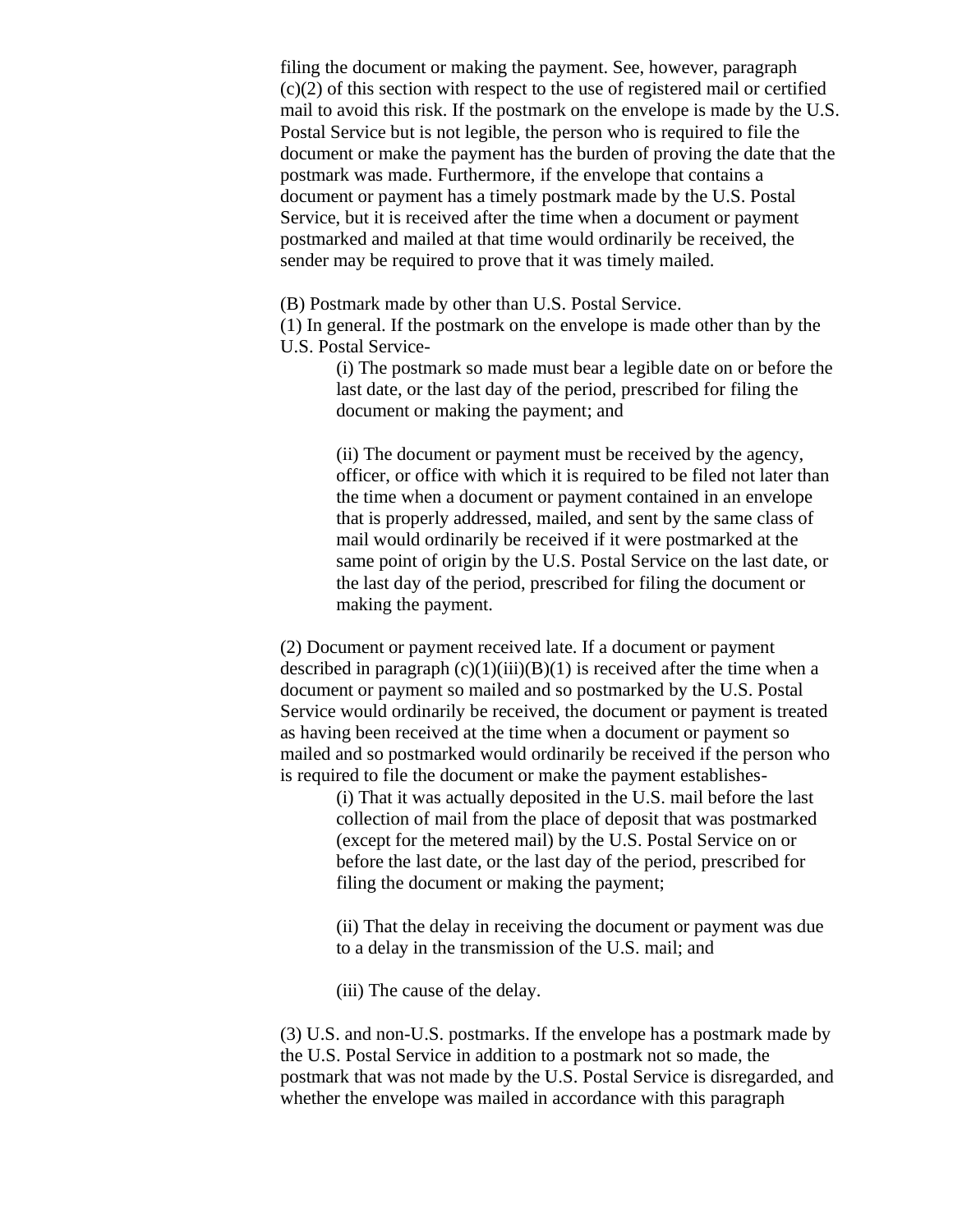$(c)(1)(iii)(B)$  will be determined solely by applying the rule of paragraph  $(c)(1)(iii)(A)$  of this section.

(2)Registered or certified mail. If the document or payment is sent by U.S. registered mail, the date of registration of the document or payment is treated as the postmark date. If the document or payment is sent by U.S. certified mail and the sender's receipt is postmarked by the postal employee to whom the document or payment is presented, the date of the U.S. postmark on the receipt is treated as the postmark date of the document or payment. Accordingly, the risk that the document or payment will not be postmarked on the day that it is deposited in the mail may be eliminated by the use of registered or certified mail.

(3) Private delivery services. Under section  $7502(f)(1)$ , a service of a private delivery service (PDS) may be treated as an equivalent to United States mail for purposes of the postmark rule if the Commissioner determines that the service satisfies the conditions of section 7502(f)(2). Thus, the Commissioner may, in guidance published in the Internal Revenue Bulletin (see §601.601(d)(2)(ii)(b) of this chapter), prescribe procedures and additional rules to designate a service of a PDS for purposes of the postmark rule of section  $7502(a)$ .

## (d)Electronically filed documents.

(1)In general. A document filed electronically with an electronic return transmitter (as defined in paragraph  $(d)(3)(i)$  of this section and authorized pursuant to paragraph  $(d)(2)$ of this section) in the manner and time prescribed by the Commissioner is deemed to be filed on the date of the electronic postmark (as defined in paragraph  $(d)(3)(ii)$  of this section) given by the authorized electronic return transmitter. Thus, if the electronic postmark is timely, the document is considered filed timely although it is received by the agency, officer, or office after the last date, or the last day of the period, prescribed for filing such document.

(2)Authorized electronic return transmitters. The Commissioner may enter into an agreement with an electronic return transmitter or prescribe in forms, instructions, or other appropriate guidance the procedures under which the electronic return transmitter is authorized to provide taxpayers with an electronic postmark to acknowledge the date and time that the electronic return transmitter received the electronically filed document.

## (3)Definitions.

(i) Electronic return transmitter. For purposes of this paragraph (d), the term electronic return transmitter has the same meaning as contained in section 3.01(4) of Rev. Proc. 2000-31 (2000-31 I.R.B. 146 (July 31, 2000))(see §601.601(d)(2) of this chapter) or in procedures prescribed by the Commissioner.

(ii) Electronic postmark. For purposes of this paragraph (d), the term electronic postmark means a record of the date and time (in a particular time zone) that an authorized electronic return transmitter receives the transmission of a taxpayer's electronically filed document on its host system. However, if the taxpayer and the electronic return transmitter are located in different time zones, it is the taxpayer's time zone that controls the timeliness of the electronically filed document.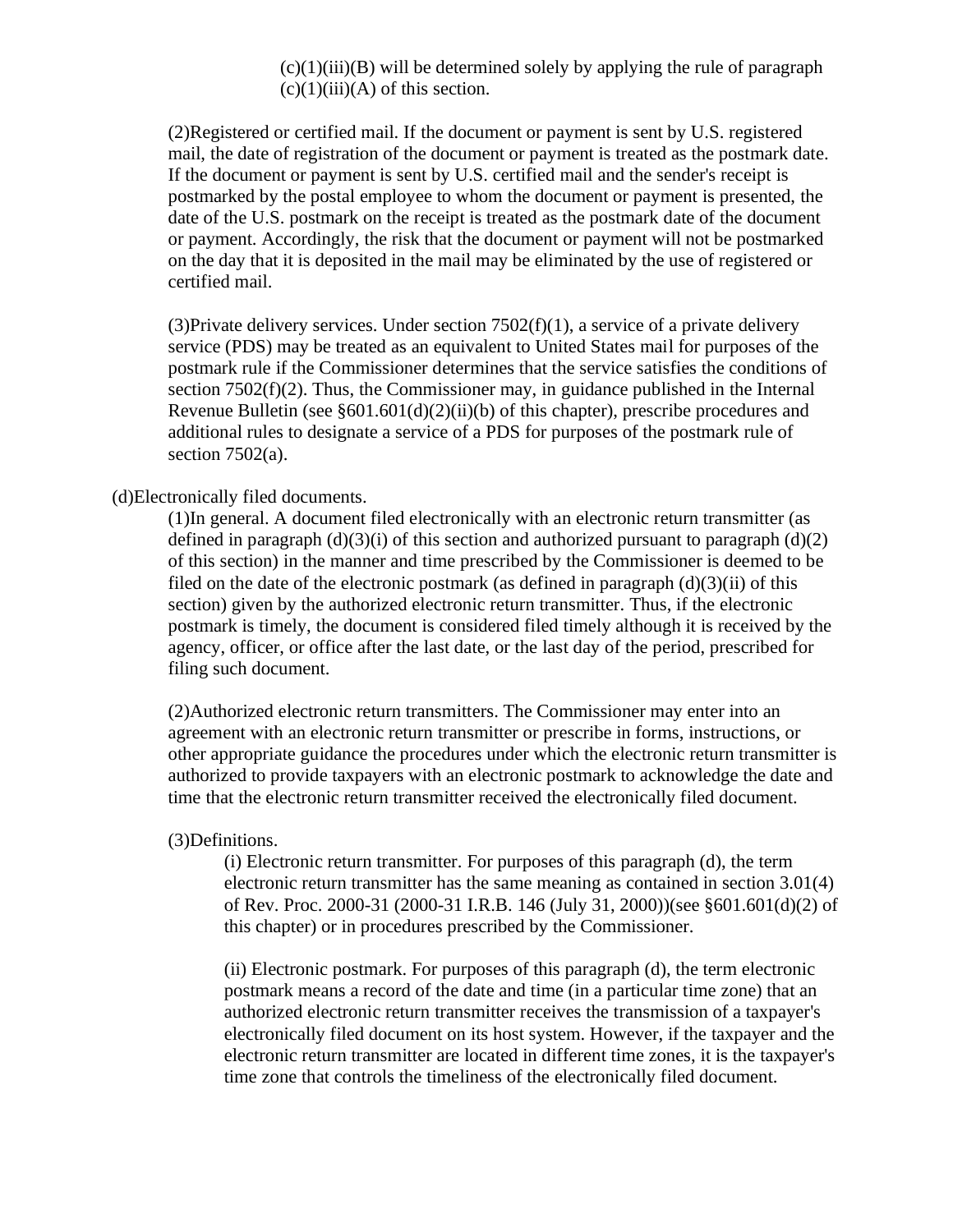

# (e)Delivery.

(1)General rule. Except as provided in section  $7502(f)$  and paragraphs (c)(3) and (d) of this section, section 7502 is not applicable unless the document or payment is delivered by U.S. mail to the agency, officer, or office with which the document is required to be filed or to which payment is required to be made.

(2)Exceptions to actual delivery.

(i) Registered and certified mail. In the case of a document (but not a payment) sent by registered or certified mail, proof that the document was properly registered or that a postmarked certified mail sender's receipt was properly issued and that the envelope was properly addressed to the agency, officer, or office constitutes prima facie evidence that the document was delivered to the agency, officer, or office. Other than direct proof of actual delivery, proof of proper use of registered or certified mail, and proof of proper use of a duly designated PDS as provided for by paragraph  $(e)(2)(ii)$  of this section, are the exclusive means to establish prima facie evidence of delivery of a document to the agency, officer, or office with which the document is required to be filed. No other evidence of a postmark or of mailing will be prima facie evidence of delivery or raise a presumption that the document was delivered.

(ii) Equivalents of registered and certified mail. Under section  $7502(f)(3)$ , the Secretary may extend the prima facie evidence of delivery rule of section  $7502(c)(1)(A)$  to a service of a designated PDS, which is substantially equivalent to United States registered or certified mail. Thus, the Commissioner may, in guidance published in the Internal Revenue Bulletin (see §601.601(d)(2)(ii)(b) of this chapter), prescribe procedures and additional rules to designate a service of a PDS for purposes of demonstrating prima facie evidence of delivery of a document pursuant to section 7502(c).

(f)Claim for credit or refund on late filed tax return.

(1)In general. Generally, an original income tax return may constitute a claim for credit or refund of income tax. See  $\S 301.6402 - 3(a)(5)$ . Other original tax returns can also be considered claims for credit or refund if the liability disclosed on the return is less than the amount of tax that has been paid. If section 7502 would not apply to a return (but for the operation of paragraph (f)(2) of this section) that is also considered a claim for credit or refund because the envelope that contains the return does not have a postmark dated on or before the due date of the return, section 7502 will apply separately to the claim for credit or refund if-

(i) The date of the postmark on the envelope is within the period that is three years (plus the period of any extension of time to file) from the day the tax is paid or considered paid (see section 6513), and the claim for credit or refund is delivered after this three-year period; and

(ii) The conditions of section 7502 are otherwise met.

(2) Filing date of late filed return. If the conditions of paragraph  $(f)(1)$  of this section are met, the late filed return will be deemed filed on the postmark date.

(3)Example. The rules of this paragraph (f) are illustrated by the following example: